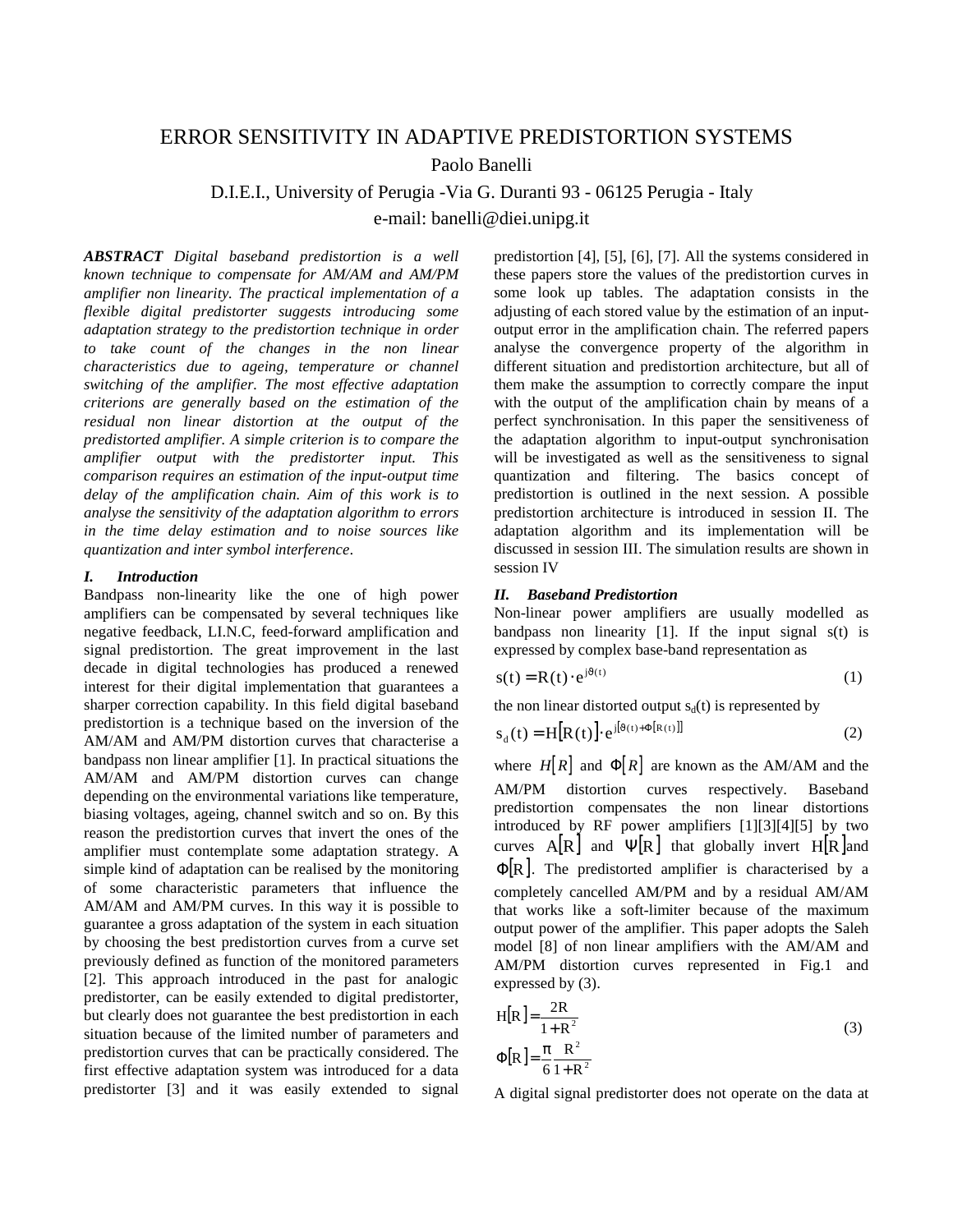the output of a symbol generator, but on the digital interpolated baseband signal as shown in Fig.2.



*Fig.1 AM/AM and AM/PM distortion curves of the RF power amplifier*



*Fig.2 Adaptive Predistorted Amplifier (Baseband model)*

The predistorter uses a look-up table to store the predistorting curves  $A[R]$  and  $\Psi[R]$  as shown in Fig.3 where the predistortion action is realised in polar coordinates, by two different implementations. The first one stores the predistorted envelope in the look-up table while the other stores the predistorted gain. Both of them also store the predistorted phase.



*Fig.3 Polar realisation (Envelope or Gain) for the baseband predistortion subsystem*

Other systems can realise the same predistortion strategy working in cartesian coordinates and making use of the complex gain representation of the AM/AM and AM/PM expressed by  $(4)$  where  $E[R]$  and  $G[R]$  respectively represent the predistorted envelope and the predistorted gain.

$$
G_{I}[R] = \frac{E[R]}{R} \cos\Psi[R] = G[R] \cdot \cos\Psi[R]
$$
\n
$$
G_{Q}[R] = \frac{E[R]}{R} \sin\Psi[R] = G[R] \cdot \sin\Psi[R]
$$
\n(4)

### *III. Adaptive Predistortion*

Fig.2 represents the general architecture of a baseband adaptive predistortion scheme, where the Timing Circuit and the Error Circuit are outlined. The Error Circuit has the role to estimate the input-output non-linear error of the predistorted system and provide an error signal to the Predistortion Circuit to update the contents of its lookup tables. The adaptation algorithm can be implemented both in polar or cartesian co-ordinates. The polar realisation is more intuitive because it is directly related to the AM/AM and AM/PM distortions introduced by the HPA. Moreover it was shown [3] that the algorithm convergence is guaranteed in polar co-ordinates while in cartesian is not. The better performance of the polar realisation was also outlined in [7]. As a consequence the polar implementation is considered in the following. The envelope and phase of the s(t) input are subtracted from the correspondent components of the a(t) amplifier output in order to estimate the input output error for the predistorted amplifier. The two error signals obtained in this way are weighted by two real coefficients  $\alpha_R$  and  $\alpha_{\theta}$  to provide the correcting terms for the values that are stored in the predistortion tables of Fig.3. The two error signals are analytically expressed by

$$
R_e = \alpha_R \cdot [R_a - K \cdot R_x]
$$
  
\n
$$
\theta_e = \alpha_\theta \cdot [\theta_a - \vartheta_x]
$$
\n(5)

where K represents the desired linear gain for the predistorted amplifier.

The  $R_x$  input envelope addresses each value in the Predistortion Tables. The values stored in the table at the nth step of the adaptation algorithm are expressed by (6)

$$
G[R_x]_{n+1} = G[R_x]_n - \alpha_{R,n} \{ H[G[R_x]_n] - kR_x \}
$$
  
\n
$$
\Psi[R_x]_{n+1} = \Psi[R_x]_n - \alpha_{\theta,n} \{ \Phi[G[R_x]_n] - \theta_x \}
$$
 (6)

The general expression of the adaptation algorithm for each value of the AM/AM and AM/PM compensation curve can be expressed by (7)

$$
\mathbf{f}_{n+1} = \mathbf{f}_n - \alpha_n \cdot \{ \mathbf{A}[\mathbf{f}_n] - \mathbf{k}_o \} \tag{7}
$$

where

$$
A(f_0) - k_0 = 0 \tag{8}
$$

is the equation to be solved to realise predistortion, and  $f_0 = f_0(R_x)$  is the correct value to be stored in the predistortion tables for all the possible  $R_{x}$  input levels.

The algorithm convergence is assured only if the derivative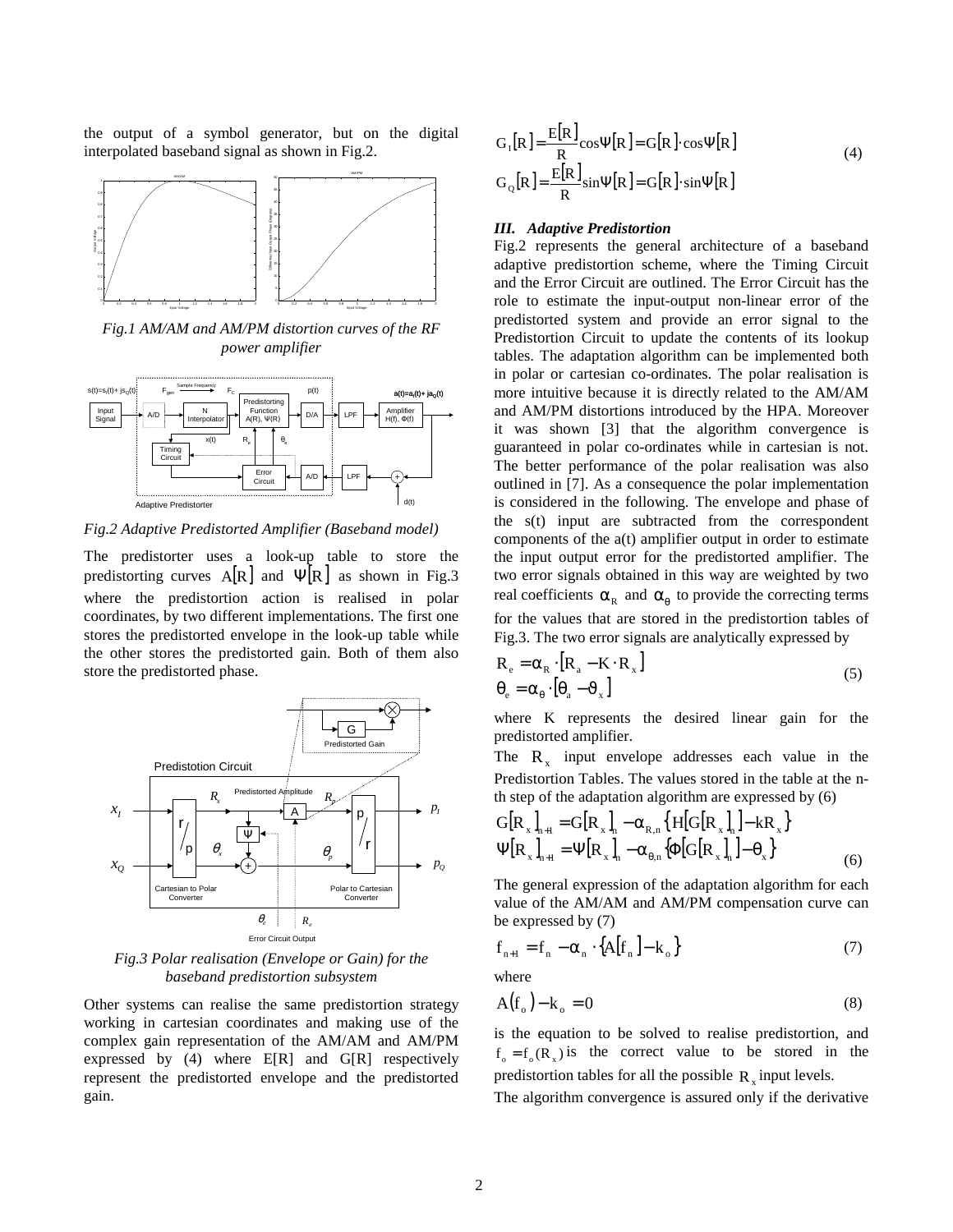of the non linear function  $A[\cdot]$  is different from zero [3]. Under this hypothesis (9) is a general expression for the adaptation coefficients, where  $\alpha_0$  is a real positive constant and  $\eta \in [0,1]$  to guarantee the convergence.

$$
\alpha_n = \frac{\alpha_0}{n^n} \tag{9}
$$

The magnitude  $\alpha_0$  of the adaptation coefficients has to be chosen as a compromise between adaptation speed and noise rejection. If a noise contribution or a measurement error d(t) affects the non linear output, the recursive equation (7) becomes (10).

$$
f_{n+1} = f_n - \alpha_n \cdot \{A[f_n] - k_o + d_n\}
$$
 (10)

 $e_n$  represents the error between the real solution of equation (8) and the value assumed at the n-th step of the recursive algorithm as expressed by (11).

$$
e_n = f_n - f_o \tag{11}
$$

It was shown [3] that its mean value  $E{e_n}$  converges to zero as 'n' approaches infinity with a convergence speed that depends on the '*c'* parameter expressed in equation (12)

$$
c = \alpha_{\circ} A'(f_{\circ})
$$
 (12)

The  $(\sigma_e^2)_{n+1}$  error variance clearly depends on the  $\sigma_d^2$ noise variance but also on the  $\alpha_0$ ,  $\eta$ , and  $A^{\dagger}$ . parameters [3].

The fixed step size coefficient ( $\eta = 0$ ) gives the best convergence speed, even if is more sensitive to noise contribution in the feedback path [3]. For this particular case the following relation expresses indeed the error convergence

$$
\overline{e}_{n+1} = E\{e_{n+1}\} = E\{e_1\} \cdot (1-c)^n < \overline{e}_1 \cdot \exp(-cn) \tag{13}
$$

where  $E\{\cdot\}$  is the expected value operator and '*c*' must be in the [0,2] range. The variance  $(\sigma_e^2)_{n+1}$  is finite even for high values of the iteration number of the recursive algorithm and it is directly proportional to the noise contribution variance  $\sigma_d^2$  and is expressed by

( ) { } ( ) [ ] ( ) [ ] ( ) [ ] ( ) <sup>2</sup> o ' 2 d n 2 o ' <sup>2</sup> <sup>2</sup> 2n <sup>d</sup> n 1 n 1 n 1 2 <sup>e</sup> 2 c A f c A <sup>f</sup> <sup>1</sup> <sup>1</sup> <sup>c</sup> <sup>2</sup> <sup>c</sup> <sup>c</sup> <sup>E</sup> <sup>e</sup> <sup>e</sup> <sup>σ</sup> <sup>⋅</sup> <sup>−</sup> <sup>σ</sup> <sup>−</sup> <sup>−</sup> <sup>−</sup> <sup>σ</sup> <sup>=</sup> <sup>−</sup> <sup>=</sup> →→∞ + + +

This sensitivity to disturbance in the recursive algorithm is clearly exacerbated for points of the non linear function *A*[ · ] with a derivative function that approaches zero. If a non uniform step algorithm is employed the error variance  $(\sigma_e^2)_{n+1}$  converges to zero for large values of n but with a lower convergence speed [3].

The previous analysis takes count of uncorrelated noise contribution in the demodulation of the amplifier output. However other sources of disturbance to the instantaneous algorithm can be considered. One source is represented by the quantization errors introduced by the A/D and D/A converters in the adaptive digital predistorter. Using a sufficient number of bits in the digital devices can reduce this error source. Another error source is the memory introduced in the system by the filtering stages between the baseband predistorting device and the RF amplifier. These filters produce a sort of inter-symbol interference (ISI) between consecutive values at the Predistorter output and at the Amplifier output. It means that the input to the amplifier at a certain instant 'n', for each value of the predistortion table is not exactly the one that is stored in the predistortion table itself. Indeed, it is corrupted by the interference of the other values previously emitted by the predistorting device and stored in different positions of the predistortion table. In the same way also the amplifier output used to estimate the convergence error is affected by an inter-symbol interference.

Finally the Timing Circuit can introduce a great error source. The Timing Circuit has the role to estimate the loop delay of the adaptive system and compensate it, in order to allow the Error Circuit to correctly compare the Predistortion Circuit Input with the amplifier Output.

The effects of all these contributions to the algorithm convergence will be analysed by simulation in the next session.

#### *IV. Simulation Results*

The adaptively predistorted amplifier shown in Fig.2 was simulated for several values of the adaptation coefficients  $\alpha_R$  and  $\alpha_{\theta}$ , with and without perturbation to the recursive non linear algorithms expressed by (6).

The digital to analogue conversion at the output of the predistorting device was taken in count by a signal interpolation that makes the  $F_s$  amplifier simulation frequency,  $N_s$  times greater than the predistorter sample frequency  $F_c$  (Ns  $>=$ 1). The  $F_c$  sample frequency was also considered  $N_c$  time (Nc  $>= 4$ ) greater than the generation frequency  $F_{gen}$  of the input signal in order to correctly represent it in the non linear environment, because of spectral regrowth. The input signal was modelled like a complex random signal with uniform envelope (and phase) distributions so that the convergence speed of each value of the predistortion tables is not influenced by its probability of occurrence. It is possible in this way to concentrate the attention on how the non linear AM/AM and AM/PM shapes influence the convergence speed and precision. If it is not the case like for OFDM signals characterised by a Rayleigh envelope distribution a possible approach is to work with non uniformly addressed look up tables.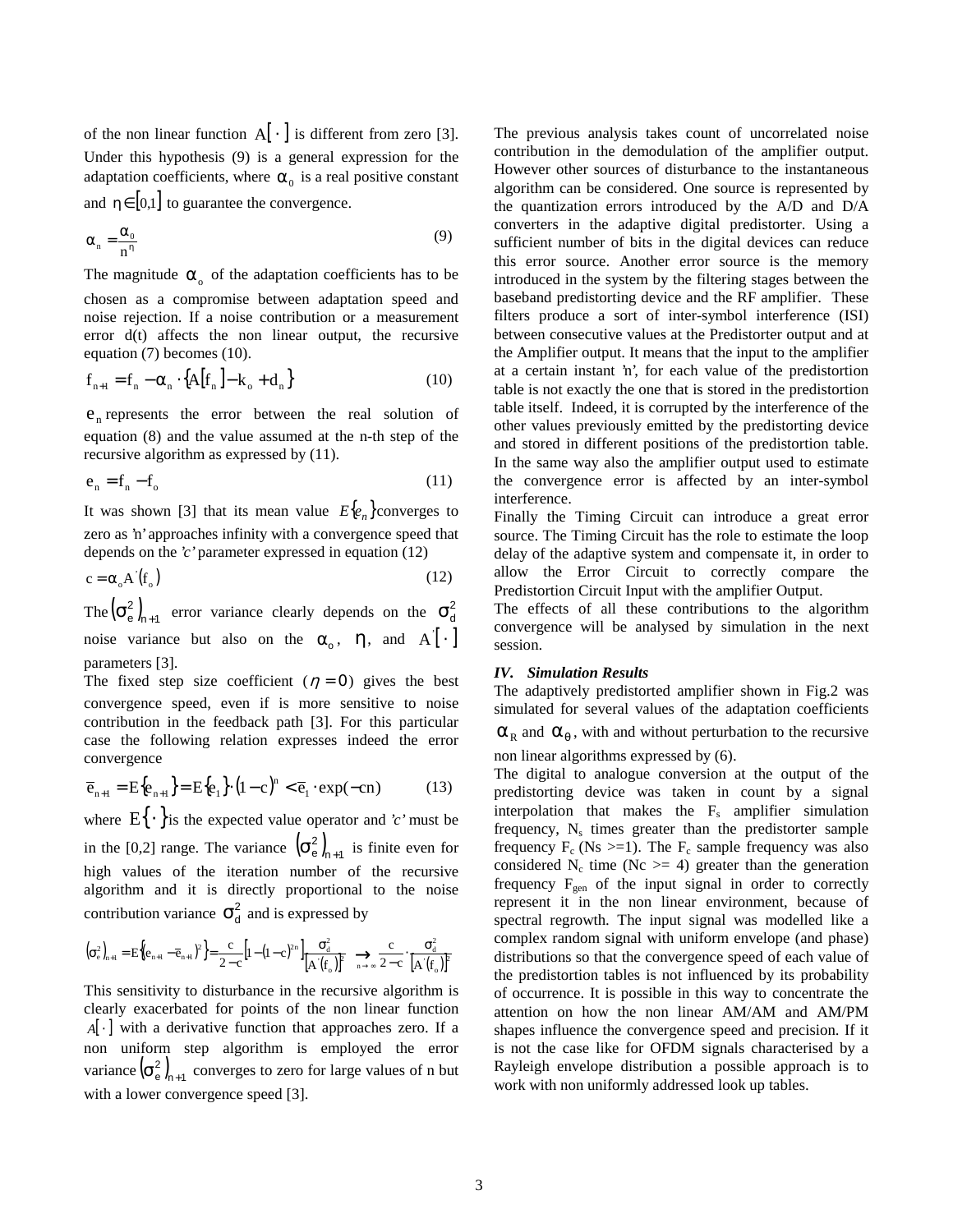The convergence behaviour will be analysed by two parameters. The first, shown in the upper side of Fig.4-5-6, is the Root Mean Square (RMS) Input-Output Error for both envelope and phase, and represent a parameter to estimate the global convergence of the algorithm. The second, shown in the lower side of Fig.4-5-6, is the relative error of the found predistorting solution on respect to the ideal one. It represents a parameter to estimate the punctual convergence of the algorithm for each value of the predistortion tables and is defined as expressed by (14). The input signal bandwidth was imposed to be  $F_{gen}/2$ .

$$
\left(e_{r}\right)_{n} = \frac{f_{n} - f_{0}}{f_{o}}\tag{14}
$$

 The results shown in the upper sides of Fig.4 outline how the convergence speed is proportional to the magnitude of the adaptation coefficients  $\alpha_R$  and  $\alpha_{\theta}$ , as expected from theory. The lower side of the figure shows the relative errors for both AM/AM and AM/PM, when the adaptation time reaches the value corresponding to the last right end point of the upper figures. All the three curves show a good convergence for the intermediate points, for both the AM/AM and AM/PM. Indeed, the derivative function of the non linear distortions introduced by the amplifier does not approach zero in that region. On the contrary the amplifier AM/AM exhibits a quasi zero derivative function for input envelope that approach one, while the AM/PM derivative is very close to zero for input envelope that approaches zero. In this regions the convergence speed is highly lower. However without any kind of disturb (i.e. quantization noise, ISI, input-output synchronisation errors) to the recursive equation the algorithm should converge to a zero RMS error. This is not the case however as shown by the RMS error shape for  $\alpha_R = \alpha_{\theta} = 0.5$ , that remains constant after about 1e6 predistorter samples. The finite dimension of the predistortion tables (i.e. 1024 in this case) imposes this limit to the convergence. Moreover care must be used to compare the three relative errors curves (both for AM/AM and AM/PM). Indeed, the ones for  $\alpha_R = \alpha_\theta = 0.1$ , 0.01 correspond to sample times at which the convergence has not reached the minimum value. This is why the relative errors are higher than for  $\alpha_R = \alpha_\theta = 0.5$  in the regions where the AM/AM and AM/PM derivative functions approaches zero. However in the middle zone of the predistortion curves, where convergence is already obtained, the relative errors are lower than for  $\alpha_R = \alpha_{\theta} = 0.5$ , as expected from theory. It is useful to point out that the proposed predistorter architecture makes the AM/PM convergence possible if the AM/AM curve has already converged in the same region [5]. This is the reason why the AM/PM predistortion curves exhibits high relative errors also for high values of the input envelope even if the

amplifier AM/PM derivative function does not approach zero in that region. In Fig.5 the same kind of figures helps to analyse the effects of signal quantization in the predistorter when  $\alpha_p = \alpha_q = 0.1$ . The figures outlines a low sensitiveness of the AM/AM predistortion tables for a bit number that spans from 12 to 20. On the contrary the AM/PM RMS error suggests using at least 16 bits. The AM/PM relative error is more sensitive to quantization in the lower part of the curve because its quasi zero derivative function amplifies the natural higher sensitiveness of small signals to uniform quantization.

The effects of ISI and time synchronisation errors are outlined in Fig.6 for  $\alpha_R = \alpha_{\theta} = 0.1$ . Both the upper figures and the lower ones show how the convergence property is seriously affected by ISI between adjacent input values. The figures show the system performance for  $\alpha_p = \alpha_q = 0.1$  as function of the fractional delay and the  $N_a$  number of the adaptation samples, and comparing it with the ideal situation. The fractional delay is defined as the ratio between the input-output delay error estimation and the generation time  $T_{gen} = 1/F_{gen}$ , while N<sub>a</sub> is defined as the number of consecutive errors that are averaged before updating each predistortion table value. It is possible to see that even without any time delay error estimation the ISI contribution seriously degrades the convergence behaviour that reach a floor level for the RMS envelope error of about 1.5e-3. For a fractional delay equal to 1/64 the noise floor grows to 3e-3 without a significant difference on respect to the only ISI situation. Greater penalties are introduced for fractional delays equal to 1/32 or 1/16 that seem to be unacceptable. The relative error for each value of the predistortion table exhibits a stronger sensitiveness for low input envelope. It depends on the fact that the ISI contribution power is the same for all the input envelope and consequently the lower address of the AM/AM predistortion table are characterised by a worst signal to noise ratio. The situation is worst for the AM/PM predistortion table that combines the natural higher sensitiveness of the lower input values with its derivative function close to zero. This fact is clearly outlined by the lower part of figure 6 where the divergence of the algorithm for low input envelope is shown. This divergence is the responsible for the unacceptable RMS phase error that never reaches 1e-2. Moreover figure 6 shows that averaging the magnitude and phase errors on  $N_a=6$  consecutive errors do not give a significant protection from ISI and synchronisation errors

#### *V. Conclusions*

Sensitivity of an adaptive digital predistortion system to quantization, ISI and time delay synchronisation was analysed by simulation. The obtained results outline how the technique is highly sensitive to ISI in the adaptation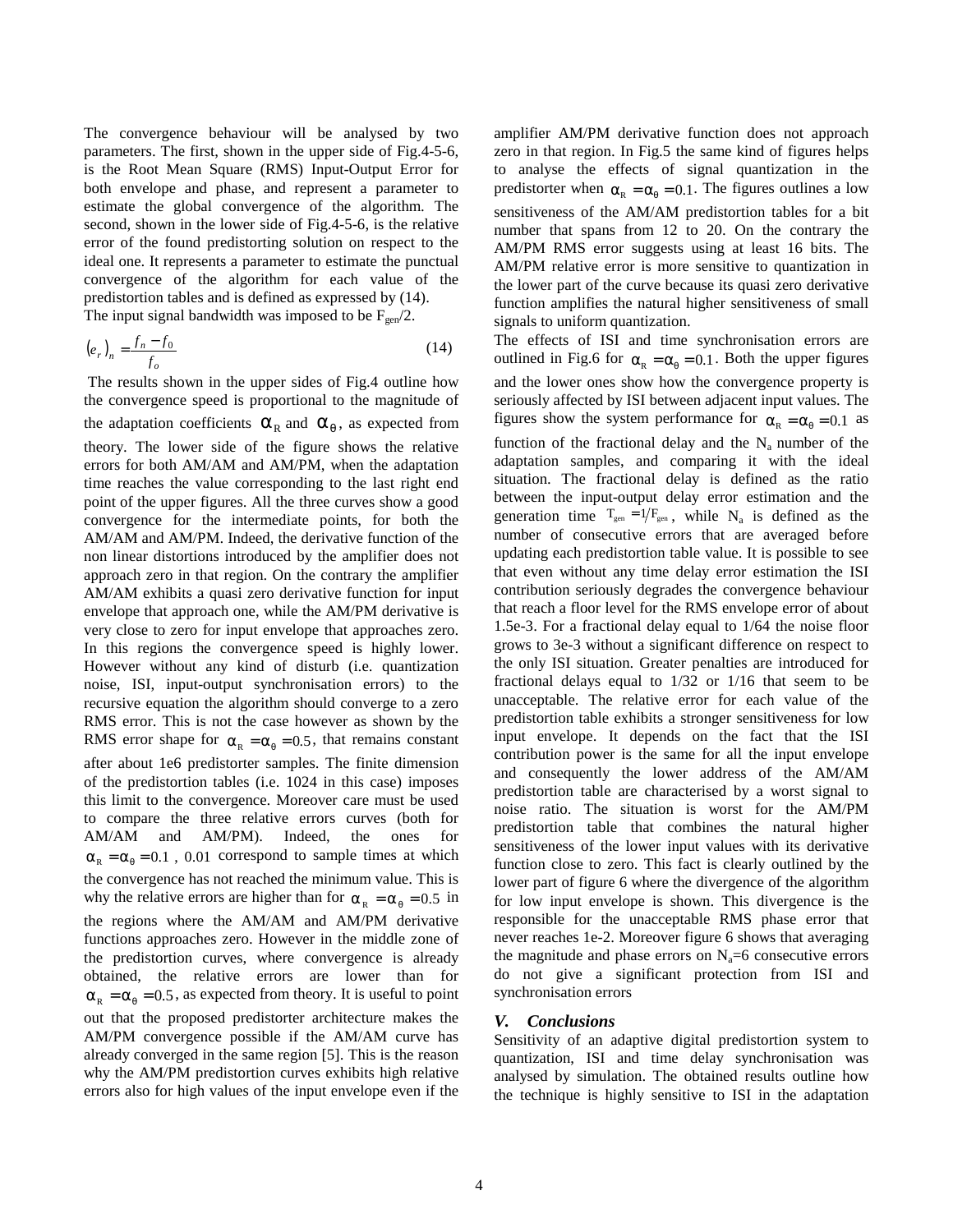loop, which makes the algorithm non instantaneous. The sensitiveness to quantization errors is lower and suggests representing the digital signal by 16 bits. The input-output synchronisation error should not exceed 1/64 of the input generation time in order to maintain an acceptable distance from the ideal predistortion curve. Moreover the dependence of such sensitivity on the AM/AM and AM/PM shapes (i.e. derivative function) was also pointed out. Some benefits on a reduction of such sensitiveness can be obtained by averaging the input-output error of each level of the predistortion tables on a high number of consecutive values. However the way to overcome or reduce the high sensitiveness to ISI interference needs further studies and will be object of future works

# *References*

- [1] A.R.Kaye et al, "Analysis and Compensation of Bandpass Nonlinearity for Communications", IEEE Tr. on Comm., pp.965-672, Oct. 1972.
- [2] M.Nannicini, F.Oggionni, P.Magni, "Temperature Controlled

Predistortion Circuit for 64 QAM Microwave Power Amplifiers", IEEE MTTS Digest, D2, 1985, pp. 99-102.

- [3] A.A.M.Saleh and J.Salz, "Adaptive Linearisation of Power Amplifiers in Digital Radio Systems", The Bell Syst. Tech. Journal, Vol. 62, No. 4, April 1983, pp. 1019-1033.
- [4] J.K.Cavers, "Amplifiers Linearization Using a Digital Preedistorter with Fast Adaptation and Low Memory Requirements", IEEE Trans. on Veh. Tech., Vol. VT-39, No. 4, Nov 1990, pp. 374-382.
- [5] M.Faulkner, M. Yohansson, "Adaptive Linearization Using Predistortion: Experimental Results", IEEE Trans. on Veh. Tech., Vol. VT-43 n.2, May. 1994, pp. 323-332.
- [6] A. Wright, W. Durtler, "Experimental Performance of an Adaptive Digital Linearized Power Amplifier", IEEE Trans. on Veh. Tech. Vol. VT-41 n.4 Nov. 1992, pp. 395-400.
- [7] Y.Levy, G.Karam, H.Sari, "Adaptation of a Digital Predistortion Technique based on Intersymbol Interpolation", IEEE Proc. Globecom95, pp. 145-150.
- [8] A.A.M.Saleh, "Frequency-Independent and Frequency Dependent Nonlinear Models of TWT Amplifiers." IEEE Tr. on Comm., VOL. COM-29,November 1981, pp. 1715-1720.



*Fig.4 Algorithm Convergence without Quantization, ISI, and Time Synchronisation Errors as function of*  $\alpha_R$  *and*  $\alpha_\theta$ *(Upper) Input-Output Root Mean Square Errors as function of time*